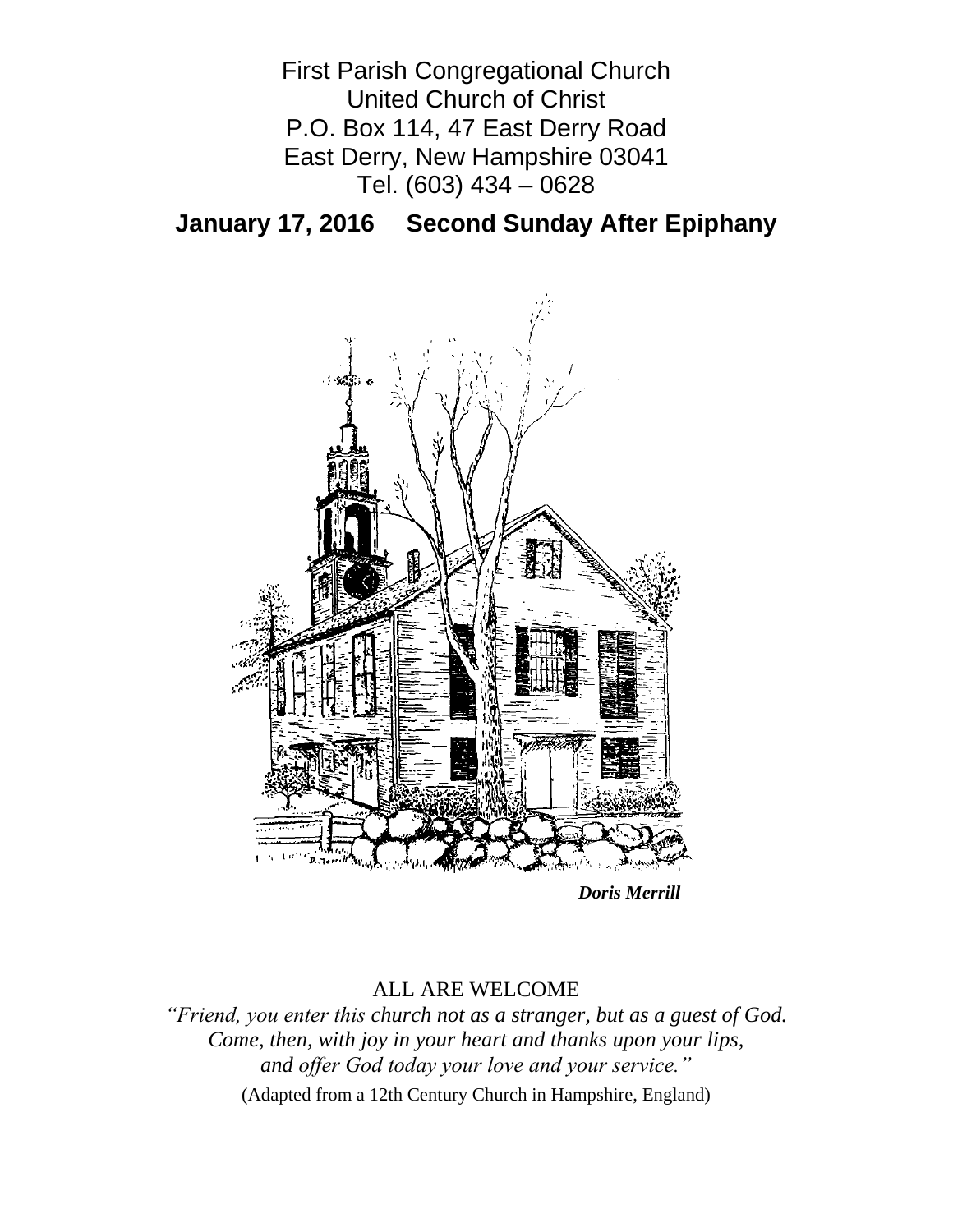# *January 17, 2016**Second Sunday After Epiphany*

**Jesus said:** '*Come, you that are blessed by my Father, inherit the kingdom prepared for you from the foundation of the world; for I was hungry and you gave me food, I was thirsty and you gave me something to drink, I was a stranger and you welcomed me, I was naked and you gave me clothing, I was sick and you took care of me, I was in prison and you visited me*.' (Matthew 25:34-36)

WELCOME & ANNOUNCEMENTS & JOYS AND CONCERNS

### **WE GATHER INTO THE PRESENCE OF GOD**

MOMENT OF SILENCE Lighting the Candles

\*HYMN NO. 593 *"Lift Every Voice and Sing"*

\*CALL TO WORSHIP

God creates people from every race, tribe, tongue and ethnic community. God calls us to live in community marked by love, peace, justice, respect, and mutual support.

**Yet we draw lines between peoples. We raise barriers. We treat one another with prejudice.**

In every generation, God raises up prophets, speaking forth God's desire for all people to live together in love.

**Today we come together to give thanks to God for Martin Luther King, Jr. Today we live into the dream of all people living together in beloved community.**

### \*OPENING PRAYER (UNISON)

**God of Righteousness, grant us your life-giving presence. Guide us in our time of worship, and remain with us as we step out into the world, that we may face injustice with courage and love. May we come to see that the end we seek is a society at peace with itself, a society that can live with its conscience. The timing may feel off; the end of the road might be out of sight, yet we trust in your holy presence. How long? Not long, because no lie can live forever. How long? Not long, because you still reap what you sow. How long? Not long. Because the arm of the moral universe is long, and all may take refuge in the shadow of your wings. Amen.**

\*SONG OF PRAISE #760 **(Ma-si-thi) Amen siyakudumisa (repeat x1)**

**Amen Bawo, Amen Bawo, Amen siyakudumisa (Sing Amen) Amen, we praise your name, O God (repeat x1) Amen, Amen, Amen, Amen, Amen we praise your name, O God.**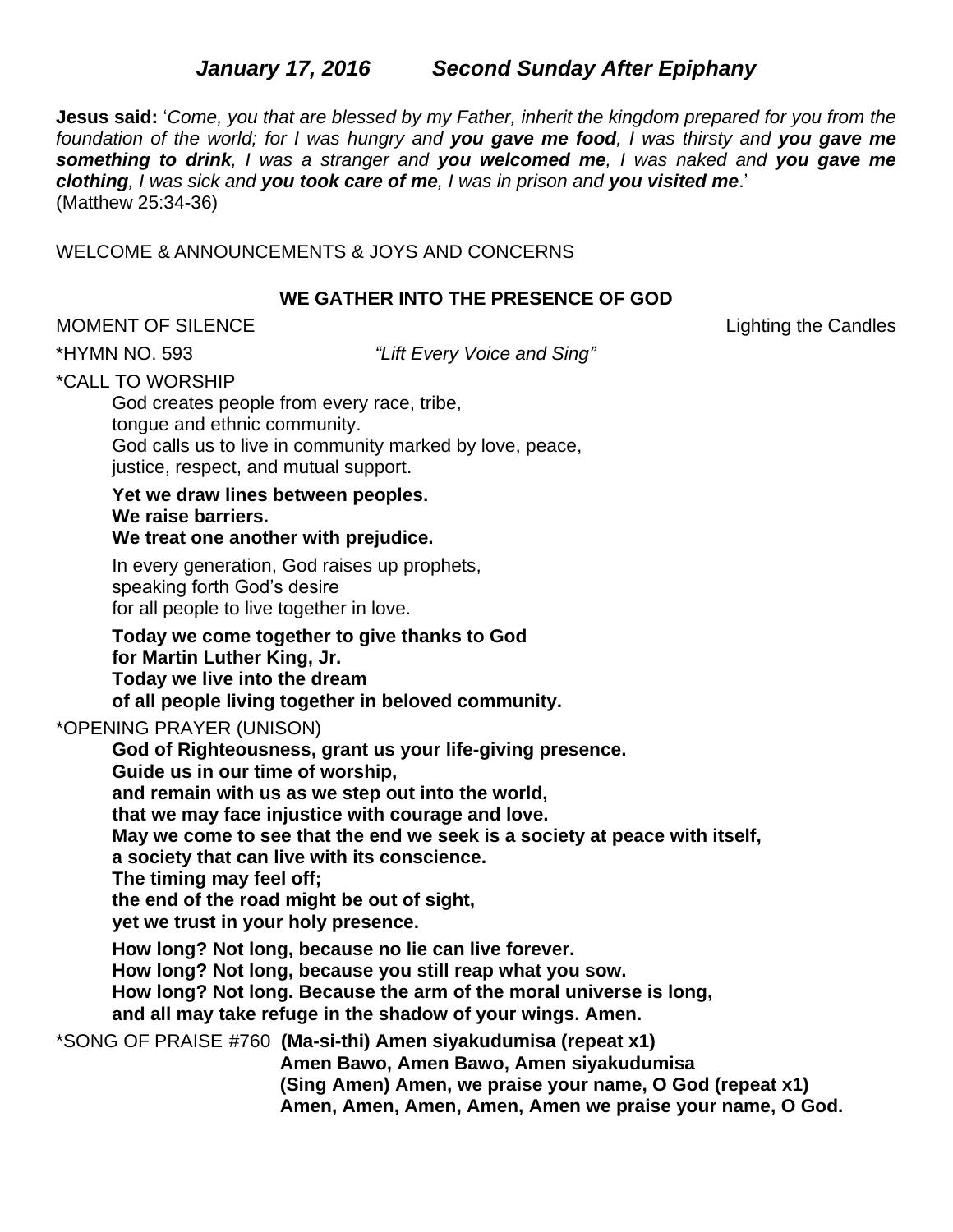## **WE INVITE FORWARD GOD'S LITTLE CHILDREN**

### CHILDREN'S OFFERING "*I'm Gonna Sing"*

**I'm goin' a sing when the Spirit says sing (x2)**

**I'm goin' a sing when the Spirit says sing, and obey the Spirit of the Lord.**

PRAYER OF DEDICATION (in unison)

**Dear God, we offer you our gifts with thanks and praise, be with us and guide us all of our days. Teach us how to love each other, and to shine your light into the world. Amen.**

CHILDREN'S MESSAGE Sue Handy Sue Handy

Followed by THE LORD'S PRAYER

**Our Father, who art in heaven, Hallowed be Thy name. Thy kingdom come; Thy will be done; on earth as it is in heaven. Give us this day our daily bread and forgive us our debts as we forgive our debtors. Lead us not into temptation, but deliver us from evil; for Thine is the Kingdom, and the Power, and the Glory forever. Amen.** (Children & youth may now go to their classes)

SACRAMENT OF BAPTISM (insert) Margaret Elizabeth Stevens

\*HYMN NO. 588 *"Let Justice Flow Like Streams"*

## **WE HEAR GOD'S WORD FOR US**

| <b>HEBREW SCRIPTURES</b> | Amos 5:21-24                    | (O.T. p. 952)                   |
|--------------------------|---------------------------------|---------------------------------|
| <b>GOSPEL</b>            | Matthew 5:43-48                 | (N.T. p. 5)                     |
| <b>SERMON</b>            | "To dream the impossible dream" | The Rev. Heidi Carrington Heath |
| <b>CHOIR ANTHEM</b>      | "Freedom"                       | arr. Hayes                      |
|                          |                                 |                                 |

## **WE RESPOND WITH OUR PRAYERS**

A TIME OF PRAYER – Pastor Heidi, Pastor Deborah, and Sue Handy CHORAL RESPONSE *"Word of the Father"* Iona

## **WE RESPOND WITH OUR MONETARY GIFTS**

OFFERTORY INVITATION Do not neglect to do good and to share what you have, for such sacrifices are pleasing to God. - Hebrews 13:16 OFFERTORY MUSIC \*DOXOLOGY **#562 Take my gifts and let me love you, God who first of all loved me,**

**gave me light and food and shelter, gave me life and set me free, now because your love has touched me, I have love to give away, now the bread of love is rising, loaves of love to multiply!**

## \*PRAYER OF DEDICATION (UNISON)

**O God, to you we dedicate these gifts with our love and thanks. Turn our coins into a shower of mercy. Transform our cash into streams of love and beauty. Make our checks instruments of justice and peace in your world. Most of all may they glorify you. In Jesus' mighty name we pray, Amen.**

## **WE ARE SENT OUT TO LOVE AND SERVE A LOVING, SERVING GOD**

\*HYMN NO. 282 *"Every Time I Feel the Spirit"* **BENEDICTION** 

BENEDICTION RESPONSE *"How Long?" (*Choplin) *(You may now exit in silence.)* POSTLUDE *\*Indicates all that are able may stand.*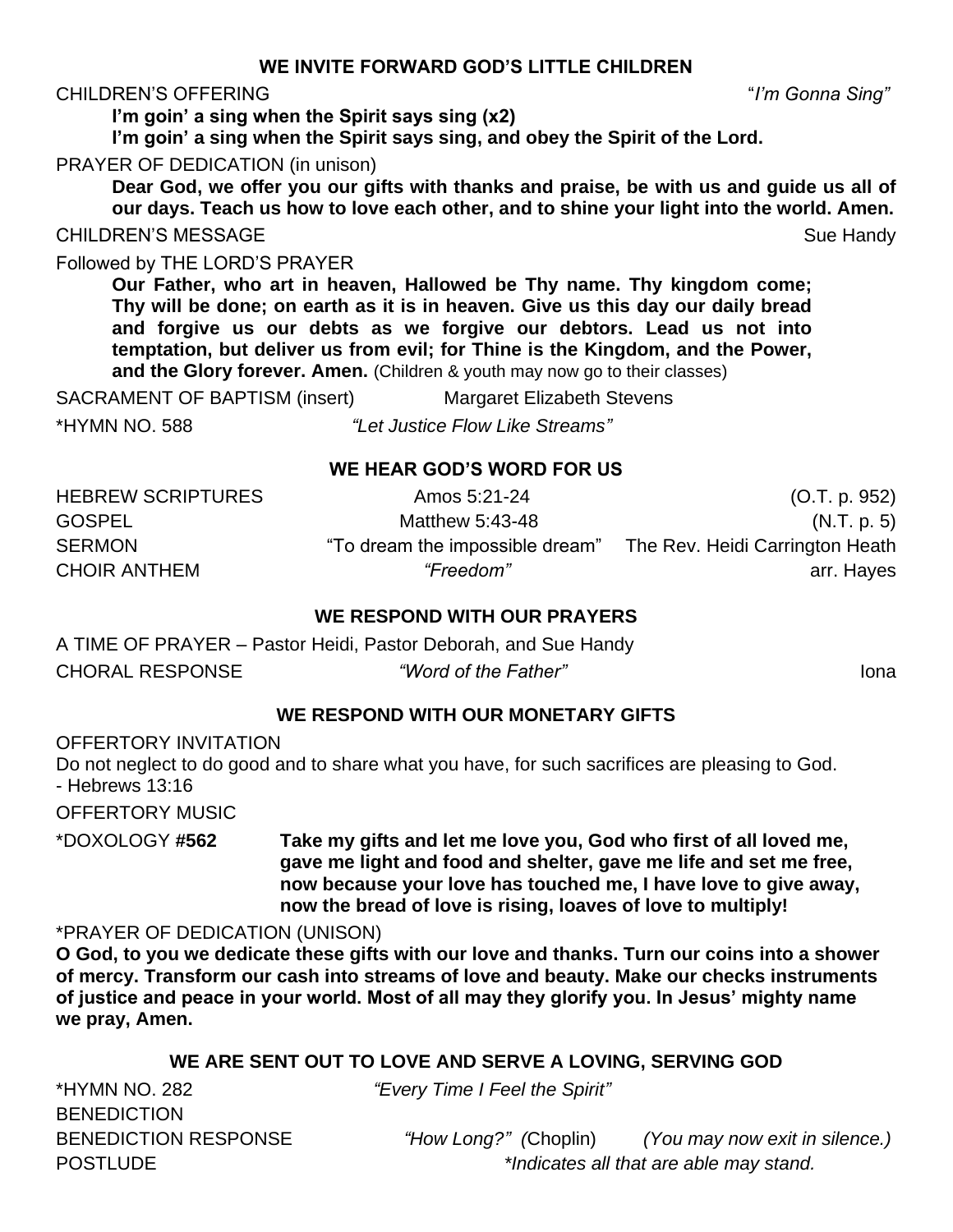MINISTERS OF THE CHURCH Members of the Congregation DEACONS OF THE MONTH **Pat Plouff and Cyndi Gray** LAY READER Cyndi Gray USHERS **Stanley and Holly Gorgol** Tom and Andrea Cooper Michael Bryan GREETER(s) Diane Breeden SENIOR PASTOR THE REV. Dr. Deborah Roof ASSOCIATE PASTOR **The Rev. Heidi Carrington Heath** AFFILIATE PASTOR **Rev. Chester R. Hammad AFFILIATE** PASTOR MUSIC DIRECTOR **Susan Handy** Susan Handy Susan Handy Susan Handy Susan Handy Susan Handy Susan Handy Susan Handy ORGANIST NEWSTAND ORGANIST CONSTRUCTED AND THE SERVICE OF STATE OF STATE OF STATE OF STATE OF STATE OF STATE O ADMINISTRATIVE ASSISTANT AND ALL THE LINDS OF A LINDS AND ALL THE LINDS AND ALL THE LINDS AND ALL THE LINDS OF A LINDS OF A LINDS OF A LINDS OF A LINDS OF A LINDS OF A LINDS OF A LINDS OF A LINDS OF A LINDS OF A LINDS OF A

### **Welcome Visitors!**

**As members of the United Church of Christ we say: "No matter who you are or where you are on life's journey, you are welcome here! We mean it!" Please introduce yourself to an usher and come meet Pastor Deborah. Feel free to join us for refreshments in Currier Hall immediately following the service. Thank you for worshiping with us. We are honored to have you with us today.**

### **First Parish Activity Calendar**

#### **Sunday, January 17**

- 7:00am Best Breakfast ~ Currier
- 8:00am Historic Preservation ~ Archive
- 8:00am Youth Ministry ~ A/B
- 9:00am Sr. Choir Rehearsal ~ Music Rm
- 10:00am Worship ~ Sanctuary
- 10:15am Sunday School ~ John
- 11:15am Children's Choir ~ Music Room
- 11:30am Mission  $\sim$  A/B
- 11:35am Handchime Rehearsal ~ **MacGregor**

### **Monday, January 18**

*Martin Luther King Day* 7:00pm Troop 405 ~ Currier/AB/Nursery

### **Tuesday, January 19**

9:30am Nutfield Gym ~ Currier 4:00pm GS Troop 20993 ~ Currier 6:15pm GS Troop 20321 ~ Luke 6:30pm Faith & Television ~ Cook 6:30pm AA ~ Library 6:30pm Mother Support Group ~ Currier 7:00pm OA ~ A/B

### **Wednesday, January 20**

| 6:00 <sub>pm</sub> | GS Troop $13152 -$ Luke        |
|--------------------|--------------------------------|
| 7:00 <sub>pm</sub> | Building Advisory ~ Cook       |
| 7:00 <sub>pm</sub> | AA 12 Step Workshop $\sim$ A/B |

#### **Thursday, January 21**

| 4:30 <sub>pm</sub> | Daisy Trp $11080 \sim$ John |
|--------------------|-----------------------------|
| 6:30pm             | BSA Venture Crew 570 ~      |
|                    | MacGregor                   |
| 6:30 <sub>pm</sub> | CS Pack $405 -$             |
|                    | A/B/Currier/John/Luke       |
|                    |                             |

#### **Friday, January 22**

7:00pm AA Serenity Sisters ~ A/B

#### **Saturday, January 23**

7:30pm AA ~ Currier

### **Sunday, January 24**

| 9:00am             | Sr. Choir Rehearsal ~ Music Rm  |
|--------------------|---------------------------------|
| 10:00am            | Worship ~ Sanctuary             |
| 10:15am            | Sunday School ~ John            |
| 1:00 <sub>pm</sub> | <b>Rev. Chester R. Ham</b>      |
|                    | Celebration of Life ~ Sanctuary |
| 2:00 <sub>pm</sub> | Luncheon following Celebration  |
|                    | of Life                         |
|                    |                                 |